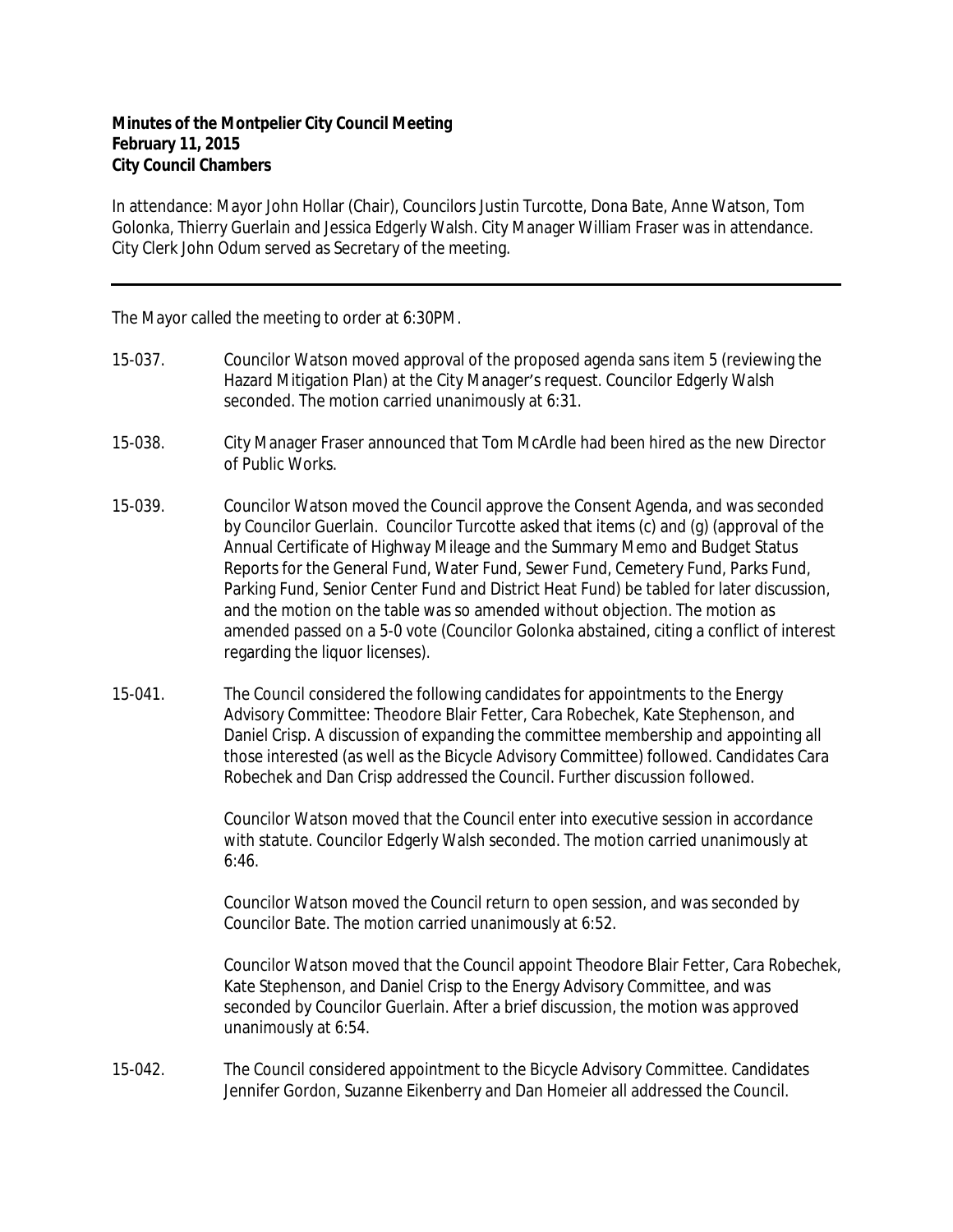Councilor Golonka moved the Council appoint Jennifer Gordon, Suzanne Eikenberry and Dan Homeier to the Bicycle Advisory Committee. Councilor Watson seconded the motion. After a brief discussion, the motion carried unanimously at 7:03.

15-043. Assistant City Manager Jessie Baker was joined before the Council by Peter Wells and Justin Dextradeur to review the development teams' recommendation of DEW Construction Corporation as the 1 Taylor Street Construction Manager At-Risk.

> Councilor Golonka moved the Council authorize the City Manager to negotiate and enter into a contract with DEW Construction Corporation to provide Construction Manager At-Risk services for the 1 Taylor Street project. The motion was seconded by Councilor Edgerly Walsh before passing unanimously at 7:13.

- 15-044. The City Manager briefed the Council on the status of the proposal to integrate the Winooski and North Branch Rivers back into the landscape of downtown Montpelier, indicating that the discussion on whether to go forward with the proposal would extend into next year. A brief discussion followed. Assistant City Manager Baker added to the discussion. Ben Eastwood rose to comment.
- 15-045. Items (c) and (g) from the consent agenda (approval of the Annual Certificate of Highway Mileage and the Summary Memo and Budget Status Reports for the General Fund, Water Fund, Sewer Fund, Cemetery Fund, Parks Fund, Parking Fund, Senior Center Fund and District Heat Fund) were taken from the table for discussion. DPW Director McArdle, City Manager Fraser, and Assistant City Manager Baker fielded questions from Councilor Turcotte.

Councilor Turcotte moved the Council approve consent agenda items (c) & (g). The motion was seconded by Councilor Watson, and carried unanimously at 7:34.

15-046. Councilor Bate encouraged citizens to prepare for the City Meeting (noting the upcoming community access television candidate panels), and had questions about the Annual Report.

> Councilor Guerlain asked if councilors would prefer receiving the weekly Manager's Report exclusively via email (and was met with positive responses all around).

Councilor Turcotte congratulated Mr. McArdle and thanked DPW for their snow removal work. He also noted the Senior Center fundraising dinner on Friday.

Councilor Watson passed along constituent concerns about sidewalks and received a brief report from the City Manager on the matter. She also noted she was the winner of a Rowland Fellowship Award.

Councilor Edgerly Walsh reported that the crossing button near the Pioneer Street Bridge wasn't working.

15-047. Mayor Hollar congratulated Councilor Watson on the award. He took an informal poll of